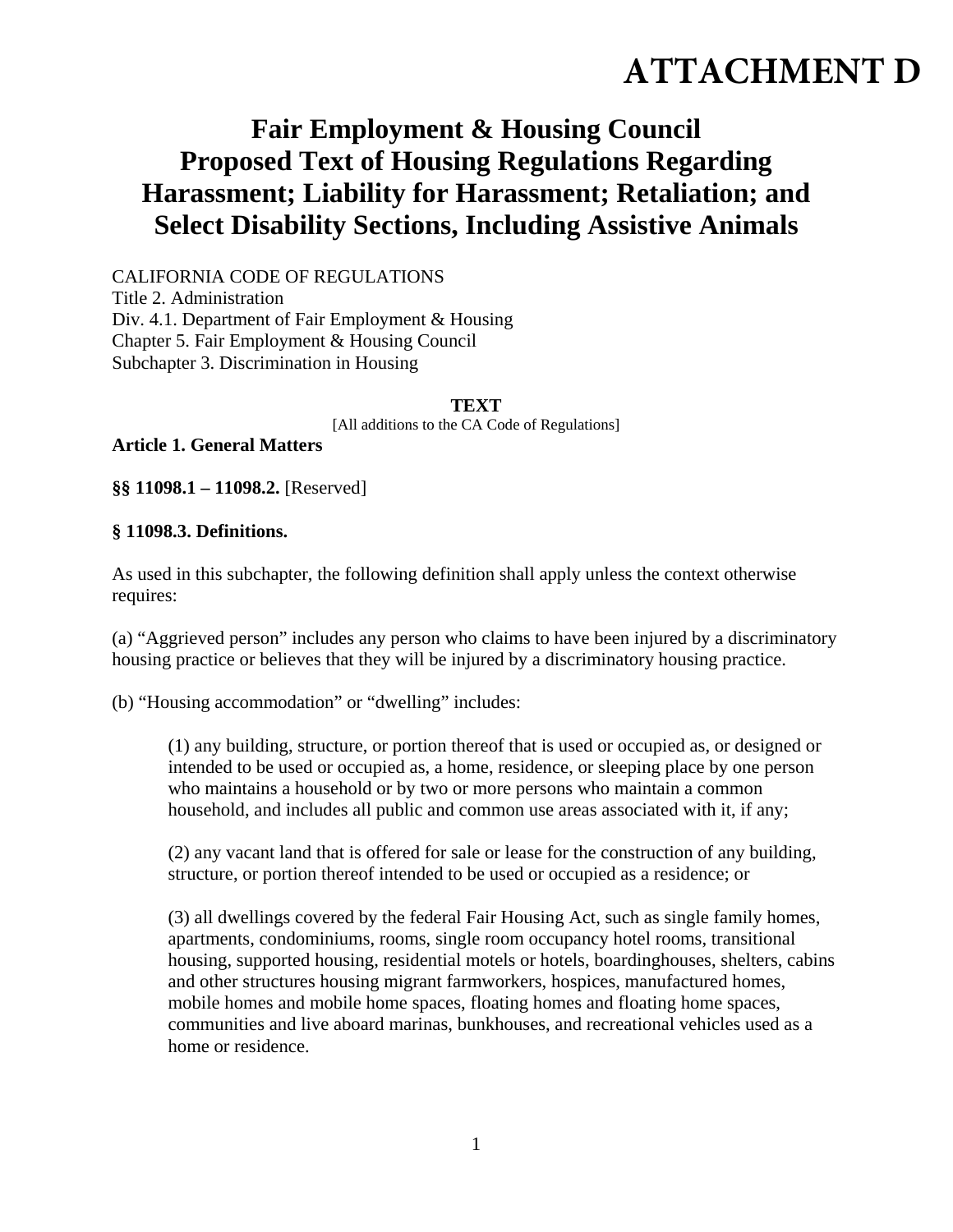(c) "Housing provider" includes "owner" and "person" as those terms are defined in Government Code section 12927.

(d) "Owner" includes the lessee, sublessee, assignee, managing agent, real estate broker or salesperson, trustee, receiver, or any person having any legal or equitable right of ownership or possession or the right to rent or lease housing accommodations, and includes the state and any of its political subdivisions and any agency thereof.

(e) "Person" includes:

(1) all individuals and entities that are described in 42 U.S.C. § 3602(d)

(2) all individuals and entities that are described in the definition of "owner";

(3) all individuals and entities that are described in the definition of "housing provider"; and

(4) all institutional third parties, including the Federal Home Loan Mortgage Corporation.

(f) "Practice" includes an action or actions, failure to act, rules, laws, decisions, standards, policies and procedures, whether written or unwritten, and "practices" as used in 24 C.F.R. Part 100.

(g) "Protected bases" or "protected classes" includes all classes of persons protected under federal and state fair housing laws.

Note: Authority cited: Section 12935(a), Government Code. Reference: Sections 12920, 12921, 12927, 12955, and 12955.8, Government Code.

# **§ 11098.4. Liability for Discriminatory Housing Practices.**

(a) Direct Liability.

(1) A person is directly liable for:

(A) The person's own conduct that results in a discriminatory housing practice.

(B) Failing to take prompt action to correct and end a discriminatory housing practice by that person's employee or agent, where the person knew or should have known of the discriminatory conduct.

(C) Failing to fulfill a duty to take prompt action to correct and end a discriminatory housing practice by a third-party, where the person knew or should have known of the discriminatory conduct. The duty to take prompt action to correct and end a discriminatory housing practice by a third-party can be derived from an obligation to the aggrieved person created by contract or lease (including bylaws or other rules of a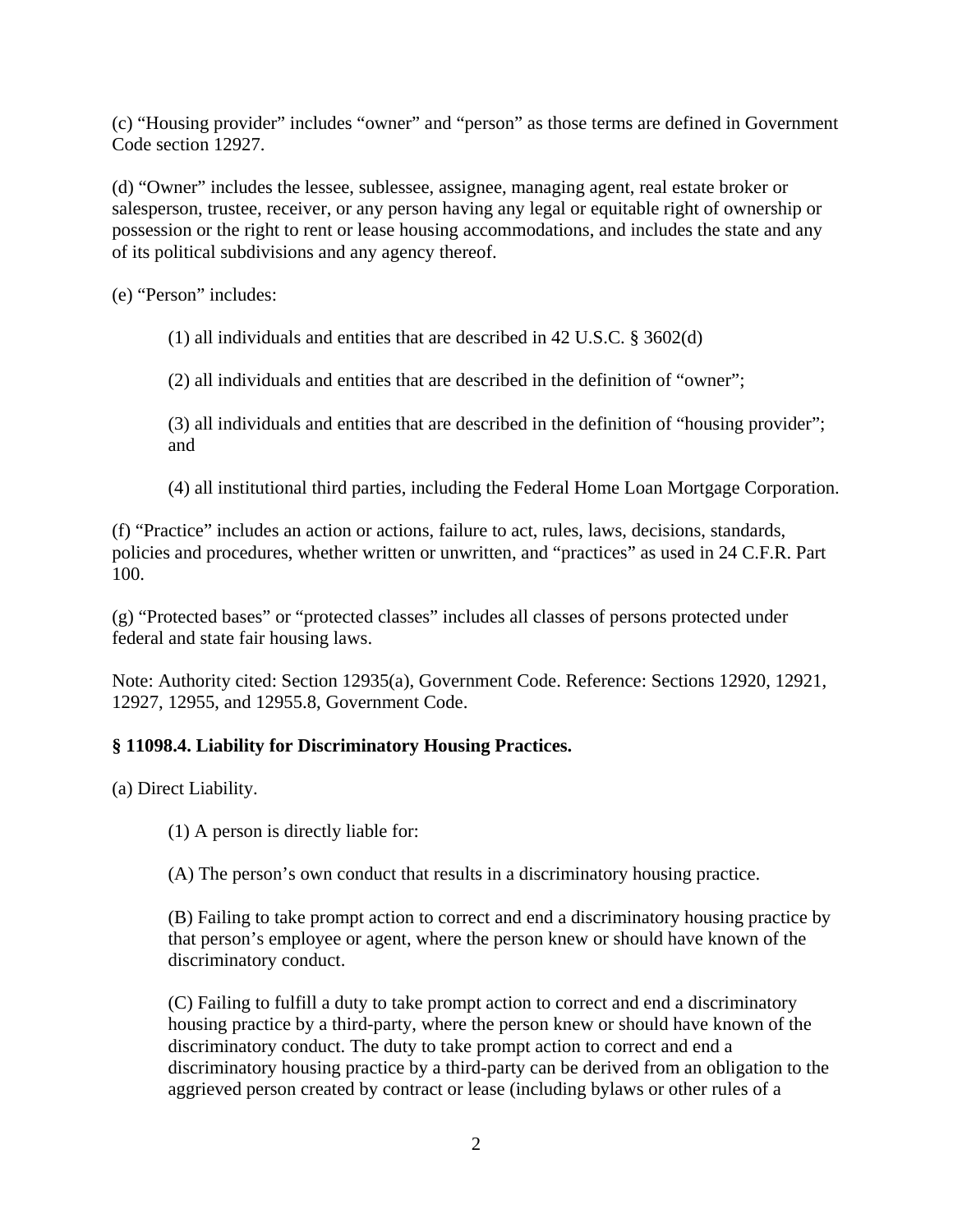homeowners association, condominium, or cooperative), or by federal, California, or local law.

(2) For purposes of determining liability, prompt action to correct and end the discriminatory housing practice may not include any action that penalizes or harms the aggrieved person, such as eviction.

(b) Vicarious Liability. A person is vicariously liable for a discriminatory housing practice by the person's agent or employee, regardless of whether the person knew or should have known of the conduct that resulted in a discriminatory housing practice, if the discriminatory housing practice is committed within the scope of the agent or employee's employment.

(1) Whether a discriminatory housing practice occurs within the scope of employment is a question of fact. However, a discriminatory housing practice can be found to occur in the scope of employment even if it violates an employee's official duties, does not benefit the employer, is willful or malicious, or disregards the employer's express orders.

(2) An agent or employee shall be considered to be acting within the course and scope of the employment relationship if his or her discriminatory housing practice occurs incidental to the agent's or employee's job-related tasks. This includes, but is not limited to, being on the premises of a dwelling for work-related reasons such as conducting repairs.

(c) A person may be directly liable for a discriminatory housing practice, regardless of whether the person's employer knew or should have known of the conduct or failed to take appropriate corrective action.

Note: Authority cited: Section 12935(a), Government Code. Reference: Sections 12920, 12921, 12927, and 12955, Government Code.

# **Article 2. Harassment and Retaliation**

#### **§ 11098.5. Harassment.**

(a) It shall be unlawful for a housing provider to harass any person in connection with the sale or rental of a dwelling on account of a person's membership in a protected class. Harassment includes conduct which deprives or interferes with the right to live in a discrimination-free housing environment. Harassment includes both quid pro quo harassment and hostile environment harassment.

(1) Quid pro quo harassment. Quid pro quo harassment refers to an unwelcome request or demand to engage in conduct where submission to the request or demand, either explicitly or implicitly, is made a condition related to any of the following: the sale, rental or availability of a dwelling; the terms, conditions, or privileges of the sale or rental, or the provision of services or facilities in connection therewith; or the availability, terms, or conditions of a residential real estate-related transaction. An unwelcome request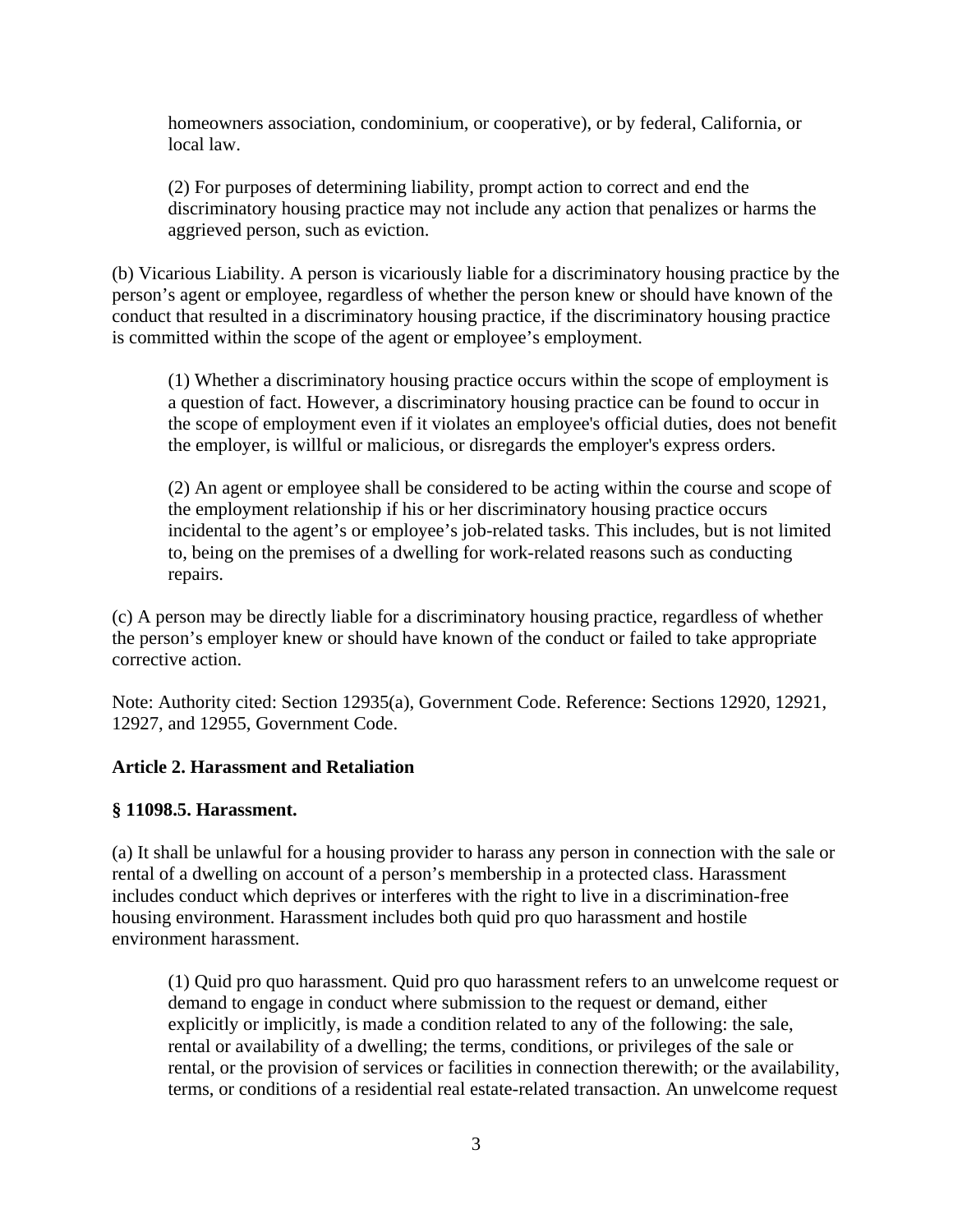or demand may constitute quid pro quo harassment even if a person acquiesces in the unwelcome request or demand.

(2) Hostile environment harassment. Hostile environment harassment refers to unwelcome conduct that is sufficiently severe or pervasive as to interfere with any of the following: the availability, sale, rental, or use or enjoyment of a dwelling; the terms, conditions, or privileges of the sale or rental, or the provision or enjoyment of services or facilities in connection therewith; or the availability, terms, or conditions of a residential real estate-related transaction. Hostile environment harassment does not require a change in the economic benefits, terms, or conditions of the dwelling or housing-related services or facilities, or of the residential real-estate transaction.

(A) Whether hostile environment harassment exists depends upon the totality of the circumstances.

(B) The severity of the harassment is judged from the perspective of a reasonable person in the aggrieved person's position, considering all the circumstances.

(C) Factors to be considered to determine whether hostile environment harassment exists include, but are not limited to, the nature of the conduct, the context in which the incident(s) occurred, the severity, scope, frequency, duration, and location of the conduct, and the relationships of the persons involved.

(D) Evidence of psychological or physical harm is relevant in determining whether a hostile environment was created, as well as the amount of damages to which an aggrieved person may be entitled. However, neither psychological nor physical harm must be demonstrated to prove that a hostile environment exists.

(E) A single incident of harassment because of a protected class may constitute a discriminatory housing practice, where the incident is severe, or evidences a quid pro quo.

(b) Harassment in housing includes, but is not limited to:

(1) Verbal harassment, e.g. epithets, derogatory comments or slurs related to membership in a protected basis;

(2) Physical harassment, e.g. assault, impeding or blocking movement, or any physical interference with normal movement, when directed at an individual related to membership in a protected basis;

(3) Visual forms of harassment, e.g., derogatory posters, cartoons, drawings, writings, or other documents related to membership in a protected basis;

(4) Unwelcome sexual conduct, or other unwelcome conduct, linked to the person's sex;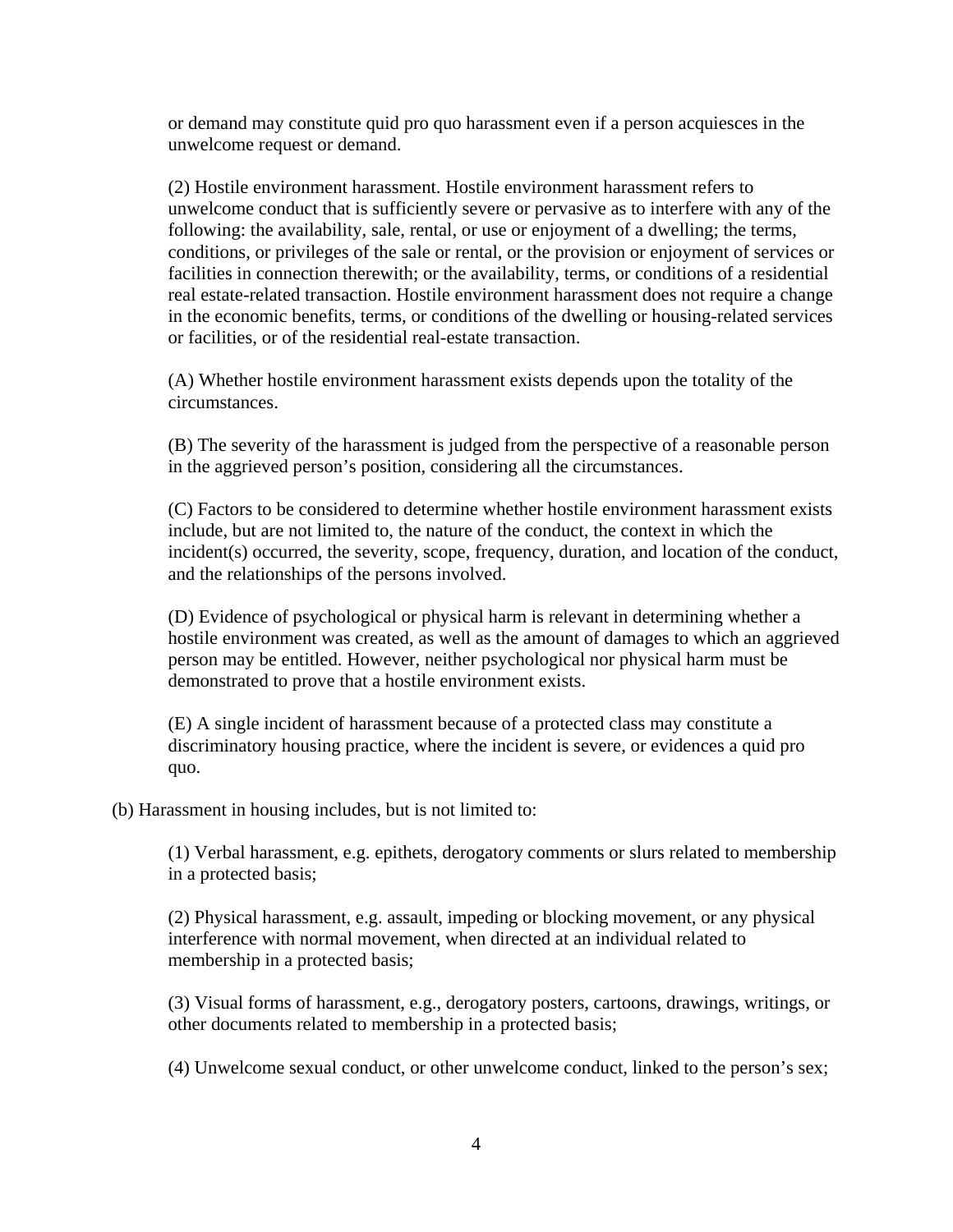(5) Any coercion, intimidation, threats, or interference with an individual's exercise or enjoyment of a housing benefit related to membership in a protected basis;

(6) Imposing different terms, rules, conditions, privileges, facilities, or services in connection with a housing benefit or accommodation related to membership in a protected basis; or

(7) Revealing private information about an individual, without their consent, to a third party related to membership in a protected basis.

Note: Authority cited: Section 12935(a), Government Code. Reference: Sections 12920, 12921, 12927, and 12955, Government Code.

#### **§ 11098.6. Retaliation.**

(a) It shall be unlawful for any housing provider take adverse action against any person for engaging in a protected activity when the dominant purpose for the adverse action is retaliation.

(b) "Adverse action" includes, but is not limited to, harassment, eviction, a change in the terms and conditions, or any other discrimination made unlawful by the FEHA.

(c) "Protected activity" includes, but is not limited to, opposition of practices made unlawful under the FEHA, informing law enforcement agencies of practices believed unlawful under the FEHA, testifying or assisting in a proceeding regarding unlawful activity, assertion of rights protected by the FEHA, aiding or encouraging a person to exercise their rights under the FEHA, or making a request for a reasonable accommodation.

(d) "Dominant purpose" means a purpose that is a substantial motivating factor in the harassment, eviction, or other adverse actions challenged as retaliatory. A substantial factor motivating the adverse action is a factor that a reasonable person would consider to have contributed to the action. It must be more than a remote or trivial factor. It does not have to be the only cause of the adverse action.

Note: Authority cited: Section 12935(a), Government Code. Reference: Sections 12920, 12921, 12927, and 12955, Government Code; *Harris v. City of Santa Monica* (2013) 56 Cal.4th 203.

**Article 3.** [Reserved]

#### **Article 4. Disability**

#### **§ 11098.23. Definitions.**

As used in this article, the following definition shall apply unless the context otherwise requires:

(a) "Assistive animal" means an animal that is necessary as a reasonable accommodation for a person with a disability.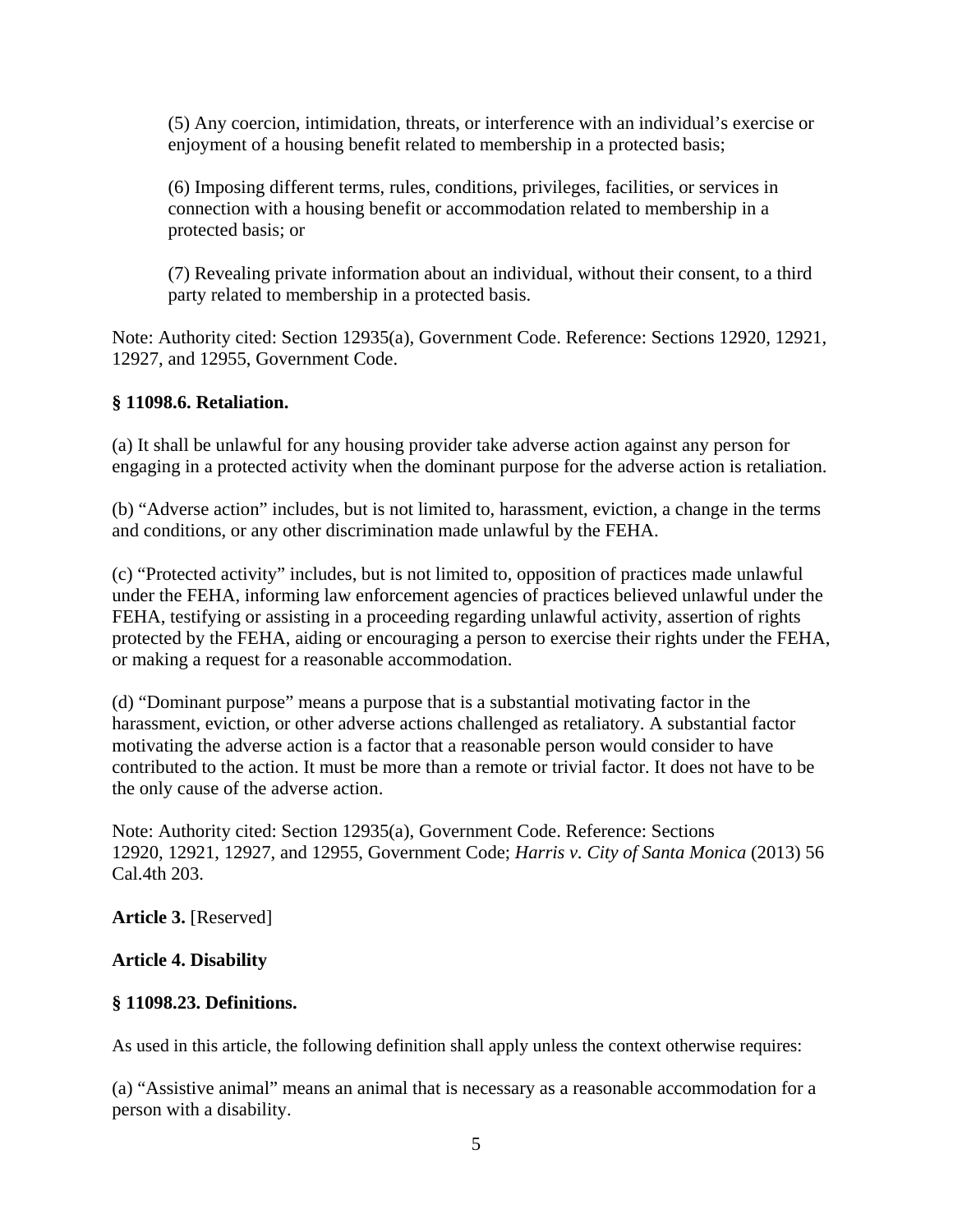(1) Specific examples include, but are not limited to:

(A) "Guide dog," as defined at Civil Code section 54.1, trained to guide a blind or visually impaired person.

(B) "Signal dog," as defined at Civil Code section 54.1, or other animal trained to alert a deaf or hearing impaired person to sounds.

(C) "Service dog," as defined at Civil Code section 54.1, or other animal individually trained to the requirements of a person with a disability.

(D) "Support dog" or other animal that provides emotional, cognitive, or other similar support to a person with a disability, including, but not limited to, traumatic brain injuries or mental disabilities, such as major depression. A "support animal" may constitute a reasonable accommodation in certain circumstances. As in other contexts, whether a support animal constitutes a reasonable accommodation requires an individualized analysis reached through the interactive process.

(2) An assistive animal is not a pet. It is an animal that works, provides assistance, or performs tasks for the benefit of a person with a disability, or provides emotional support that alleviates one or more identified symptoms or effects of a person's disability.

Note: Authority cited: Section 12935(a), Government Code. Reference: Sections 12920, 12921, 12927, and 12955, Government Code; *Auburn Woods I Homeowners Ass'n v. Fair Employment and Housing Com'n* (2004) 121 Cal.App.4th 1578.

**§ 11098.24.** [Reserved]

**§ 11098.25.** [Reserved]

#### **§ 11098.26. Reasonable Accommodations.**

(a) A housing provider has an affirmative duty to make reasonable accommodations when such accommodations may be necessary to afford a person with a disability equal opportunity to use and enjoy a dwelling unit and public and common use areas. Such accommodations include, but are not limited to, exceptions to standard rules, policies, practices, or services because of the person's disability.

(1) For example:

(A) A blind applicant for rental housing wants live in a dwelling unit with a seeing eye dog. The building has a no pets policy. It is a violation of this section for the owner or manager of the apartment complex to refuse to permit the applicant to live in the apartment with a seeing eye dog because, without the seeing eye dog, the blind person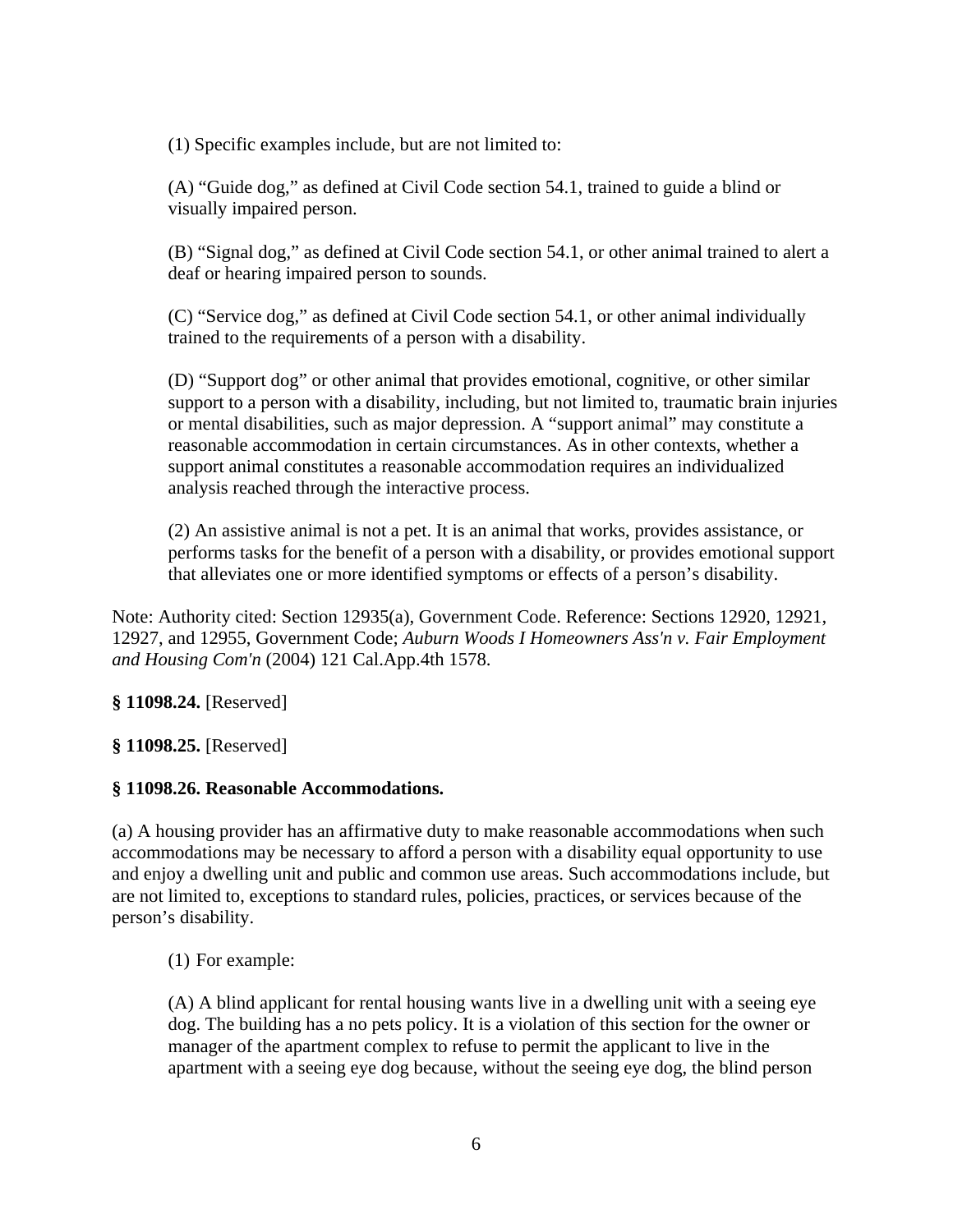will not have an equal opportunity to use and enjoy a dwelling.

(B) Progress Gardens is a 300 unit apartment complex with 450 parking spaces which are available to tenants and guests of Progress Gardens on a first come first served basis. John applies for housing in Progress Gardens. John has a mobility disability and is unable to walk more than a short distance and therefore requests that a parking space near his unit be reserved for him so he will not have to walk very far to get to his apartment. It is a violation of this section for the owner or manager of Progress Gardens to refuse to make this accommodation. Without a reserved space, John might be unable to live in Progress Gardens at all or, when he has to park in a space far from his unit, might have great difficulty getting from his car to his apartment unit. The accommodation therefore is necessary to afford John an equal opportunity to use and enjoy a dwelling. The accommodation is reasonable because it is feasible and practical under the circumstances.

(C) A person with a mental health disability requests to her pay rent through a third-party payee rather than pay her rent directly from her checking account.

(b) A housing provider may only deny a requested accommodation if, after engaging in the interactive process as outlined in section 11098.29:

(1) The applicant or resident on whose behalf the accommodation was requested is not a person with a disability;

(2) There is no disability-related need for the requested accommodation; or

(3) The accommodation is not reasonable, meaning it would impose an undue hardship as defined in section 11098.28.

Note: Authority cited: Section 12935(a), Government Code. Reference: Sections 12920, 12921, and 12955, Government Code; *Auburn Woods I Homeowners Ass'n v. Fair Employment and Housing Com'n* (2004) 121 Cal.App.4th 1578.

#### **§ 11098.27. Assistive Animals as a Reasonable Accommodation.**

(a) If the requested accommodation is for an assistive animal, the request may also be denied if:

(1) The specific assistive animal in question poses a direct threat to the health or safety of others that cannot be reduced or eliminated by another reasonable accommodation; or

(2) The specific assistive animal in question would cause substantial physical damage to the property of others that cannot be reduced or eliminated by another reasonable accommodation. Breed, size, and weight limitations may not be applied to an assistive animal.

(3) A determination that an assistive animal poses a direct threat of harm to others or would cause substantial physical damage to the property of others must be based on an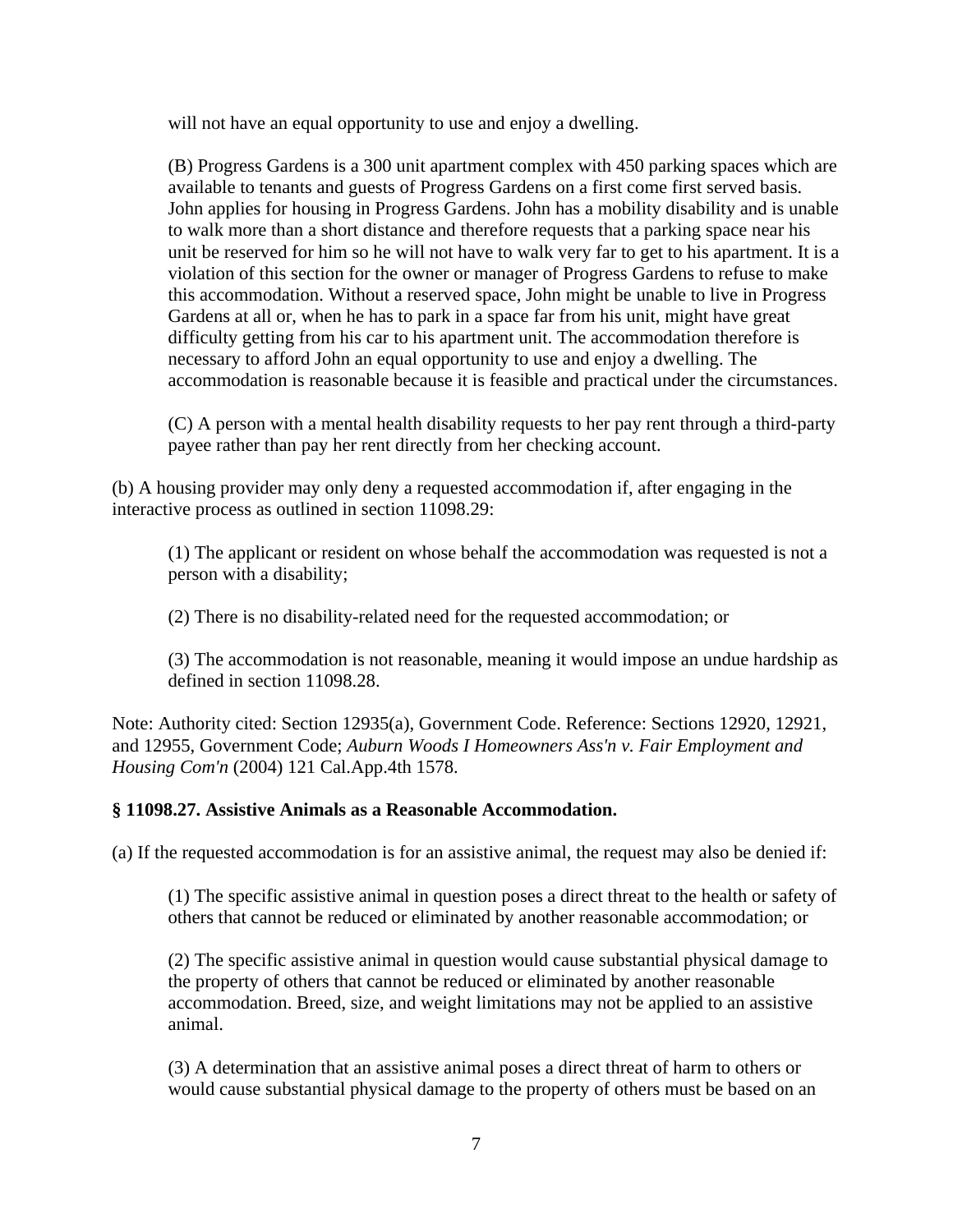individualized assessment that relies on objective evidence about the specific animal's actual conduct – not on mere speculation or fear about the types of harm or damage an animal may cause and not on evidence about harm or damage that other animals have caused. No species, breed, size, number, or other universal restrictions may be applied. The assessment of direct threat must consider:

(A) the nature, duration, and severity of the risk of injury;

(B) the probability that injury will actually occur; and

(C) whether there are any reasonable accommodations that will eliminate the direct threat.

(b) A person who is granted accommodation of an assistive animal shall not be required to pay any pet fee, rent, or other additional fee, including additional security deposit or liability insurance, to have the animal in his or her residence. However, a person who is granted accommodation of an assistive animal may be required to cover the costs of repairs for damage the animal causes to the dwelling unit or the common areas, excluding reasonable wear and tear, if it is the housing provider's practice to assess such damages.

(c) Any state and local requirements regarding animals apply equally to assistive animals including, but not limited to, requirements that an animal be licensed, vaccinated, and/or sterilized. A housing provider is permitted to request verification that an assistive animal is in compliance with any applicable requirements.

(d) A housing provider may impose other reasonable conditions on an assistive animal to ensure it is under the control of the applicant or resident. These conditions may not be more restrictive than those imposed upon other animals on the property.

(e) Invitees to the property shall be granted accommodation for assistive animals, in accordance with the restrictions above.

(f) If someone requests an accommodation, including, but not limited to, use of an assistive animal, then the housing provider may require verification of disability pursuant to section 11098.30 of these regulations.

(1) Similarly, if the disability is known but the disability-related need for the assistive animal is not, the housing provider may ask the individual to provide documentation of the disability-related need for an assistive animal.

(g) A qualified health care provider, as defined in section 11098.30, must have specific knowledge of the patient's medical condition based on an individualized examination and not operate primarily to provide certifications for assistive animals.

(1) If medical information is provided by a qualified health care provider who does not have specific knowledge based on an individualized examination and operates primarily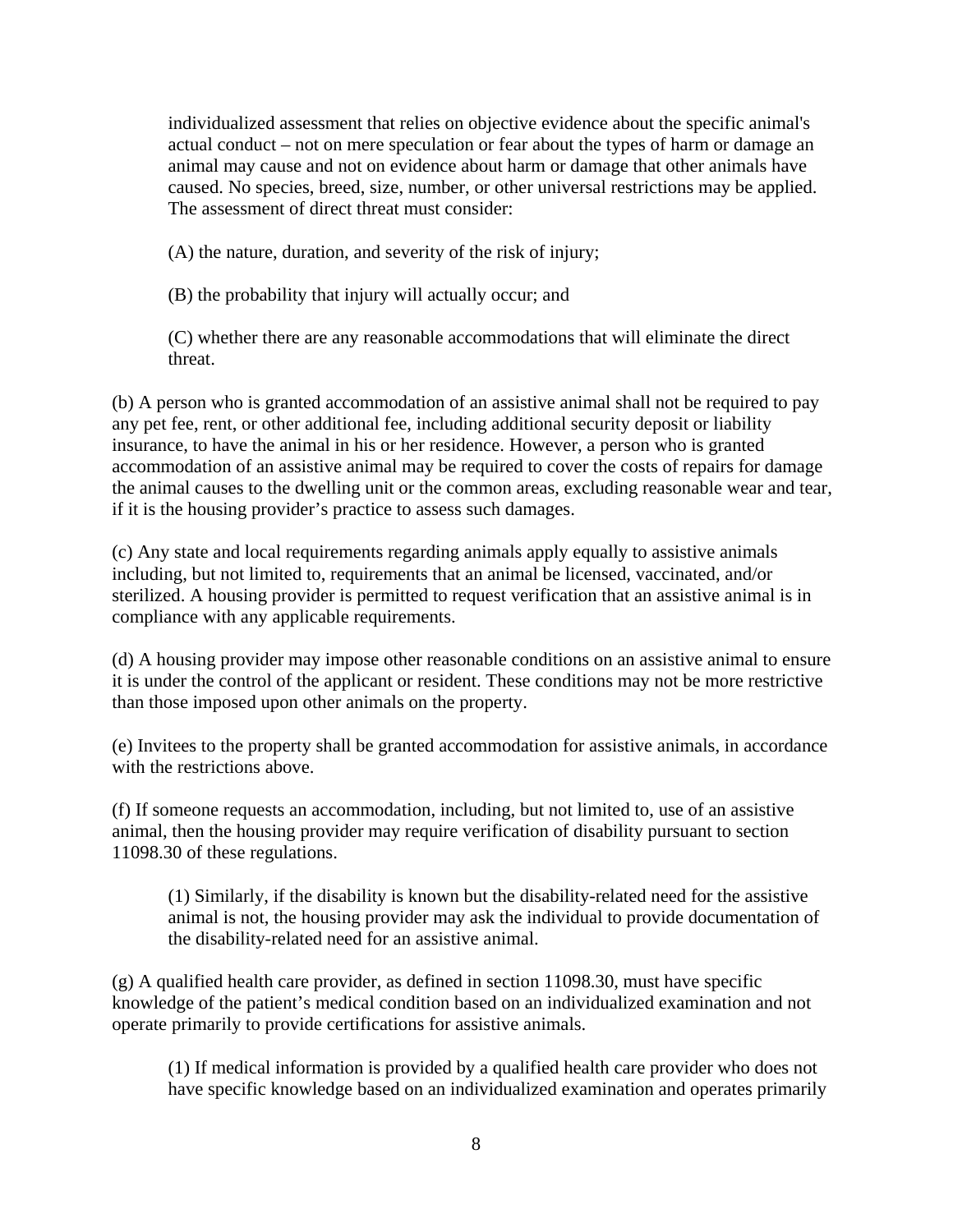to provide certifications for assistive animals, then the housing provider may request information verifying the need for an accommodation from a qualified health care provider and continue to engage in the interactive process.

Note: Authority cited: Section 12935(a), Government Code. Reference: Sections 12920, 12921, and 12955, Government Code; *Auburn Woods I Homeowners Ass'n v. Fair Employment and Housing Com'n* (2004) 121 Cal.App.4th 1578.

# **§ 11098.28. Undue Hardship and Fundamental Alteration.**

(a) A housing provider may deny a requested accommodation as not reasonable if the accommodation would impose an undue hardship on the housing provider. An undue hardship would impose significant difficulty or expense or would constitute a fundamental alteration in the program or service. A fundamental alteration changes the essential nature of a provider's operations, such as shopping or cleaning for a resident. The determination of whether an accommodation poses undue hardship must be made on a case-by-case basis involving various factors including, but not limited to:

(1) the nature and cost of the requested accommodation;

(2) the financial resources of the housing provider;

(3) the benefits that the accommodation or modification would provide to the applicant or resident with a disability;

(4) the availability of alternative accommodations or modifications that would effectively meet the applicant's or resident's disability-related needs; and

(5) the existence of conflicting good faith requests for accommodations that cannot be reconciled through the interactive process.

(b) A housing provider cannot claim undue hardship based on the housing provider's or another resident's fears or prejudices toward the individual's disability, nor can undue hardship be based on the fact that provision of a reasonable accommodation or modification might be considered unfair by other individuals.

Note: Authority cited: Section 12935(a), Government Code. Reference: Sections 12920, 12921, and 12955, Government Code.

# **§ 11098.29. The Interactive Process.**

(a) When needed to identify or implement an effective, reasonable accommodation for a person with a disability, the law requires a timely, good faith, interactive process between a housing provider and the person with a disability, or the individual's representative, who is requesting the accommodation.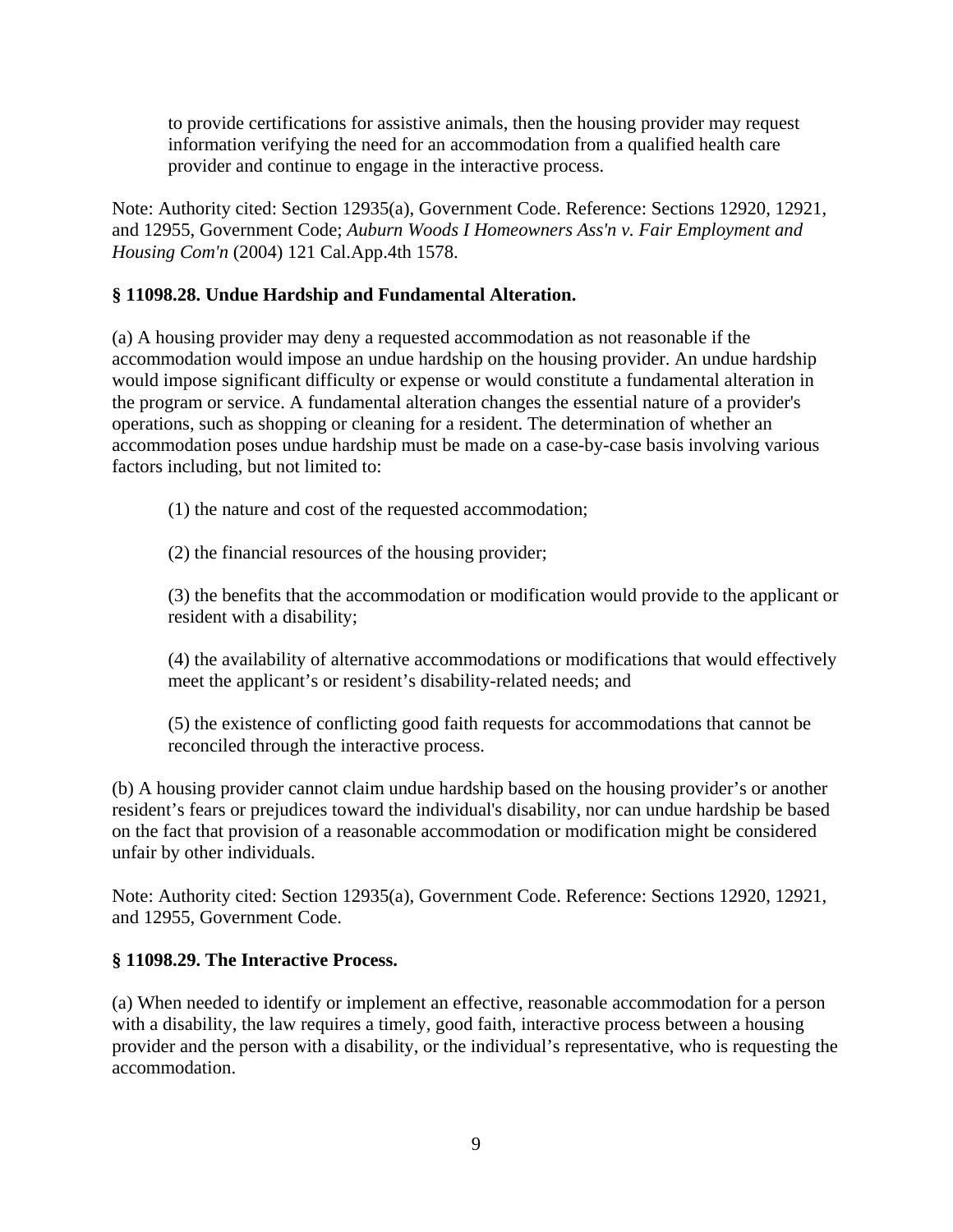(b) A housing provider may not require that the request for accommodation be made in a particular manner or at a particular time. A person makes a reasonable accommodation request whenever she makes clear to the housing provider that she is requesting an exception, change, or adjustment to a rule, policy, practice, or service because of a disability, regardless of whether the phrase "reasonable accommodation" is used as part of the request. Adopting a formal procedure may aid persons with disabilities in making requests for reasonable accommodations or modifications and may make it easier to assess those requests and keep records of the considerations given the requests. However, a housing provider may not refuse a request or refuse to engage in the interactive process because the requester did not use the housing provider's preferred forms or procedures or because the requester did not present sufficient proof of disability. A person responsible for responding to accommodation requests may assist someone in completing a form.

(c) The request for a reasonable accommodation or modification may be made by the applicant or resident with a disability, a family member, or someone else acting on behalf of the person with a disability.

(d) All parties to the interactive process must make reasonable efforts to participate in the interactive process in good faith. Direct communication between the housing provider and person with a disability requesting the accommodation is not required, but any indirect communication must alert the resident or applicant that the housing provider is considering various accommodations or modifications and that the resident or person requesting the accommodation has the right to participate in the discussion or interaction.

(e) The housing provider must engage in the interactive process upon receipt of a request for accommodation or modification. The time necessary to complete the interactive process depends on many factors, including, but not necessarily limited to, the nature of the accommodations or modifications under consideration and whether it is necessary to obtain supporting information if the need for the accommodation or modification is not obvious or known to the housing provider. Notwithstanding such variables, the duration of the process should not exceed thirty calendar days from the date of the start of the interactive process. Any delay by the housing provider beyond the thirty calendar day timeline in completing the interactive process establishes a rebuttable presumption that the housing provider failed to engage in a good faith, interactive process. In some cases, thirty calendars days may be unreasonable.

(f) When, after engaging in the interactive process, a housing provider refuses a requested accommodation because it is not reasonable, the housing provider must consider all alternative accommodations of which it is aware or that are brought to its attention by the applicant or resident. If an alternative accommodation would effectively meet the requester's disabilityrelated needs and is reasonable, the housing provider must grant it. In cases where a housing provider believes that, while the accommodation requested by the applicant or resident is reasonable, there is an alternative accommodation that would be equally effective, the housing provider should discuss with the individual if she is willing to accept the alternative accommodation. However, a person with a disability is not obligated to accept an alternative accommodation if she believes the alternative accommodation will not meet her needs and her preferred accommodation is reasonable.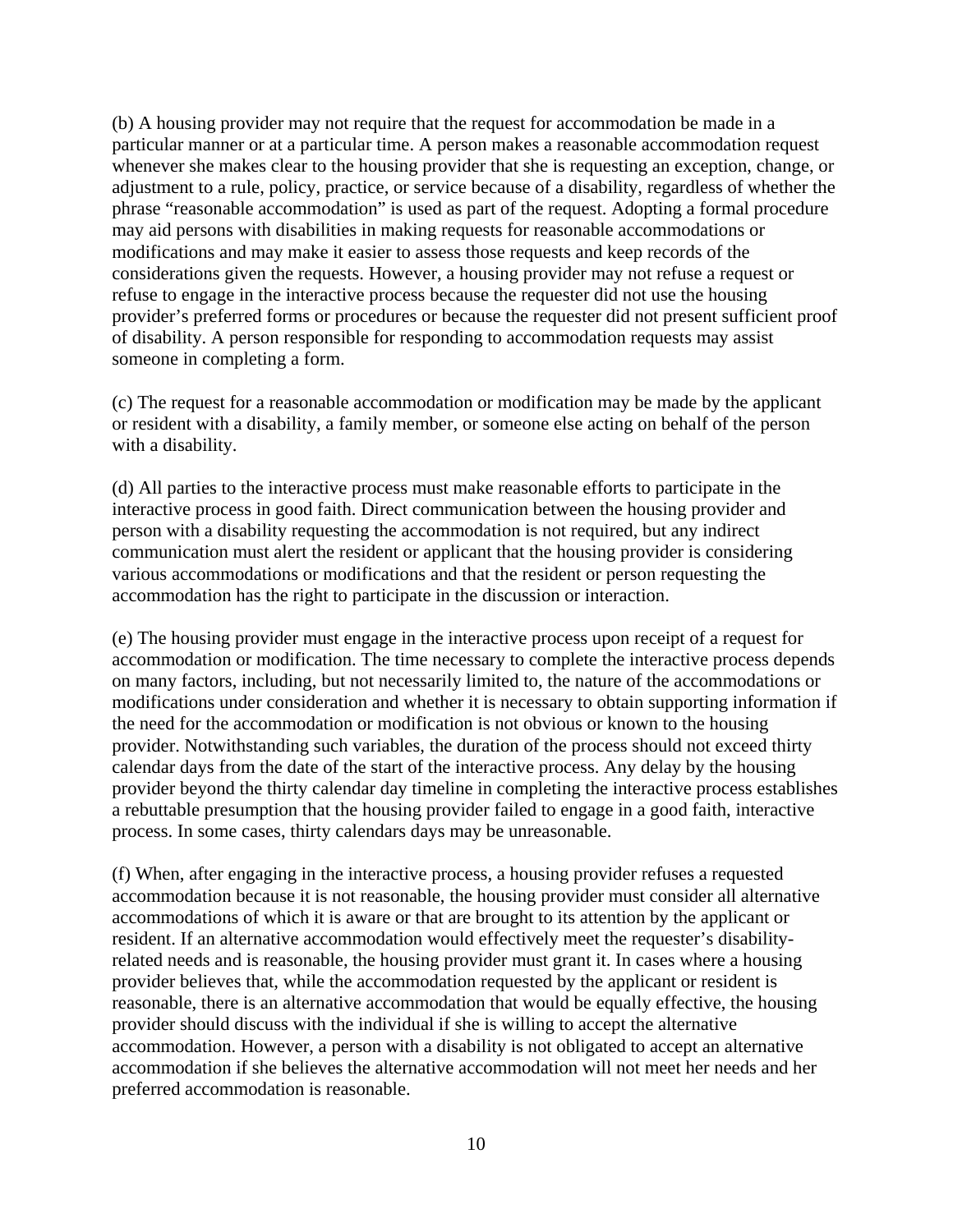Note: Authority cited: Section 12935(a), Government Code. Reference: Sections 12920, 12921, and 12955, Government Code; *Auburn Woods I Homeowners Ass'n v. Fair Employment and Housing Com'n* (2004) 121 Cal.App.4th 1578.

# **§ 11098.30. Proof of Disability.**

(a) A housing provider may not ask a person to provide documentation showing the disability or disability-related need for an accommodation if the disability or disability-related need is readily apparent or already known to the provider.

(b) If the need for the requested accommodation or modification is not readily apparent, the housing provider may request that the applicant or resident provide documentation from a qualified health care provider, as defined in subdivision (e) below, verifying that an accommodation or modification is necessary because the person has a disability and because the request for accommodation or modification would afford the person with a disability equal opportunity to use and enjoy a dwelling.

(1) The person with the disability is not required to reveal a particular diagnosis. The person with a disability should provide only information about how the disability restricts or limits the resident in one or more major life activities, as compared to most people in the general population, and how the requested accommodation will enable the resident to have an equal opportunity to use or enjoy the housing.

(c) All information concerning a person's disability, request for an accommodation, or medical verification or information must be kept confidential and must not be shared with other persons unless disclosure is required to either make or assess the decision to grant or deny the request for accommodation or modification, or disclosure is required by law.

(d) If the requested accommodation is for an assistive animal, the proof of disability must identify the specific species of animal needed for the reasonable accommodation.

(e) A qualified health care provider, who can provide information verifying disability or the necessity of an accommodation or modification, includes, but is not limited to:

(1) a medical or osteopathic doctor, physician, or surgeon, licensed in California or in another state or country, who directly treats or supervises the treatment of the applicant or resident; or

(2) a marriage and family therapist or acupuncturist, licensed in California or in another state or country, or any other persons who meet the definition of "others capable of providing health care services" under FMLA and its implementing regulations that became effective March 8, 2013 (29 C.F.R. § 825.125), including podiatrists, dentists, clinical psychologists, optometrists, chiropractors, nurse practitioners, nurse midwives, clinical social workers, physician assistants; or